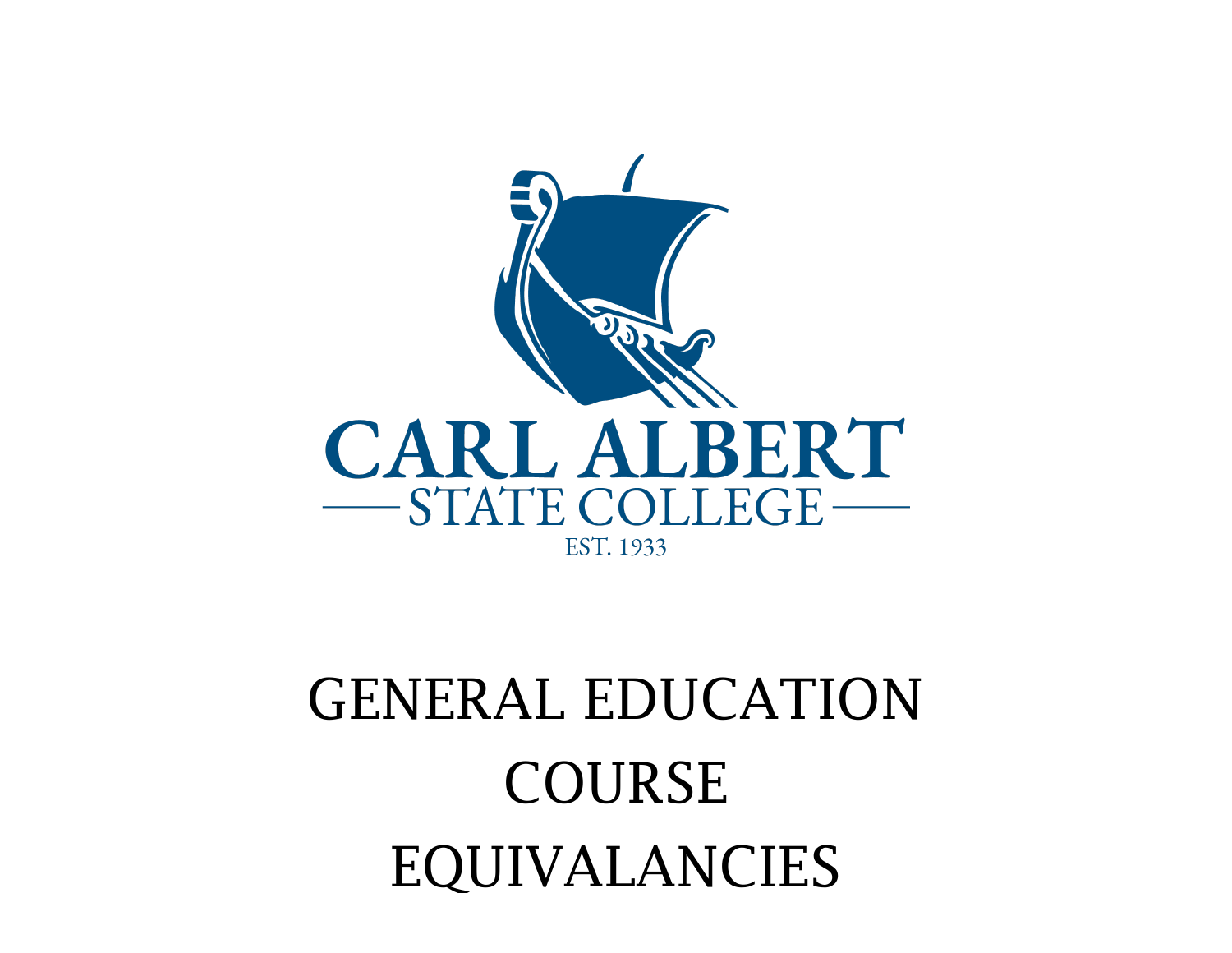|                                      | <b>CASC</b>                         | <b>ECU</b>                          | <b>NSU</b>                                            | <b>OSU</b>                          | OU                                  | <b>SEOSU</b>                        | <b>UCO</b>                          | <b>UAFS</b>                         |
|--------------------------------------|-------------------------------------|-------------------------------------|-------------------------------------------------------|-------------------------------------|-------------------------------------|-------------------------------------|-------------------------------------|-------------------------------------|
| <b>COURSE</b><br><b>TITLE</b>        | <b>ART</b>                          | <b>ART</b>                          | <b>ART</b>                                            | <b>ART</b>                          | <b>ART</b>                          | <b>ART</b>                          | <b>ART</b>                          | <b>ART</b>                          |
| <b>ART</b><br><b>APRECIATION</b>     | ART1113                             | ART2233                             | ART2023<br><b>HUM2333</b>                             | ART1603                             | AHI1113                             | ART1103                             | $\ast$                              | $\ast$                              |
|                                      | <b>BIOLOGICAL</b><br><b>SCIENCE</b> | <b>BIOLOGICAL</b><br><b>SCIENCE</b> | <b>BIOLOGICAL</b><br><b>SCIENCE</b>                   | <b>BIOLOGICAL</b><br><b>SCIENCE</b> | <b>BIOLOGICAL</b><br><b>SCIENCE</b> | <b>BIOLOGICAL</b><br><b>SCIENCE</b> | <b>BIOLOGICAL</b><br><b>SCIENCE</b> | <b>BIOLOGICAL</b><br><b>SCIENCE</b> |
| <b>GENERAL</b><br><b>BIOLOGY</b>     | <b>BIOL1114</b>                     | <b>BIOL1114</b>                     | <b>BIOL1111</b><br><b>BIOL1113</b><br><b>BIOL1114</b> | <b>BIOL1114</b>                     | <b>BIOL1005</b>                     | <b>BIOL1114</b>                     | <b>BIO1114</b><br>BIO1211           | <b>BIOL1153</b><br><b>BIOL1151</b>  |
| <b>GENERAL</b><br><b>BOTANY</b>      | BOT1114                             | <b>BIOL1214</b>                     | $\ast$                                                | BOT1404                             | PBIO1114                            | BOT2114                             | <b>BIO1304</b>                      | <b>BIOL2303</b><br><b>BIOL2301</b>  |
| <b>GENERAL</b><br><b>ZOOLOGY</b>     | ZO01114                             | <b>BIOL1314</b>                     | $\ast$                                                | <b>BIOL1604</b>                     | <b>BIOL1114</b><br><b>BIOL1121</b>  | ZOOL2114                            | <b>BIO1404</b>                      | <b>BIOL2703</b><br><b>BIOL2701</b>  |
|                                      | <b>CHEMISTRY</b>                    | <b>CHEMISTRY</b>                    | <b>CHEMISTRY</b>                                      | <b>CHEMISTRY</b>                    | <b>CHEMISTRY</b>                    | <b>CHEMISTRY</b>                    | <b>CHEMISTRY</b>                    | <b>CHEMISTRY</b>                    |
| <b>GENERAL</b><br><b>CHEMISTRY I</b> | <b>CHEM1115</b>                     | CHEM1114                            | <b>CHEM1123</b><br>CHEM1131                           | CHEM1314                            | <b>CHEM1315</b>                     | <b>CHEM1315</b>                     | CHEM1103<br>CHEM1112                | <b>CHEM1403</b><br>CHEN1401         |
|                                      |                                     |                                     |                                                       |                                     |                                     |                                     |                                     |                                     |
|                                      | <b>ENGLISH</b>                      | <b>ENGLISH</b>                      | <b>ENGLISH</b>                                        | <b>ENGLISH</b>                      | <b>ENGLISH</b>                      | <b>ENGLISH</b>                      | <b>ENGLISH</b>                      | <b>ENGLISH</b>                      |
| <b>ENGLISH</b><br><b>COMPI</b>       | <b>ENGL1113</b>                     | <b>ENGL1113</b>                     | <b>ENGL1113</b>                                       | <b>ENGL1113</b>                     | <b>ENGL1113</b>                     | <b>ENGL1113</b>                     | <b>ENGL1113</b>                     | <b>ENGL1203</b>                     |
| <b>ENGLISH</b><br><b>COMPII</b>      | <b>ENGL1213</b>                     | <b>ENGL1213</b>                     | <b>ENGL1213</b>                                       | <b>ENGL1213</b>                     | <b>ENGL1213</b>                     | <b>ENGL1213</b>                     | <b>ENGL1213</b>                     | <b>ENGL1213</b>                     |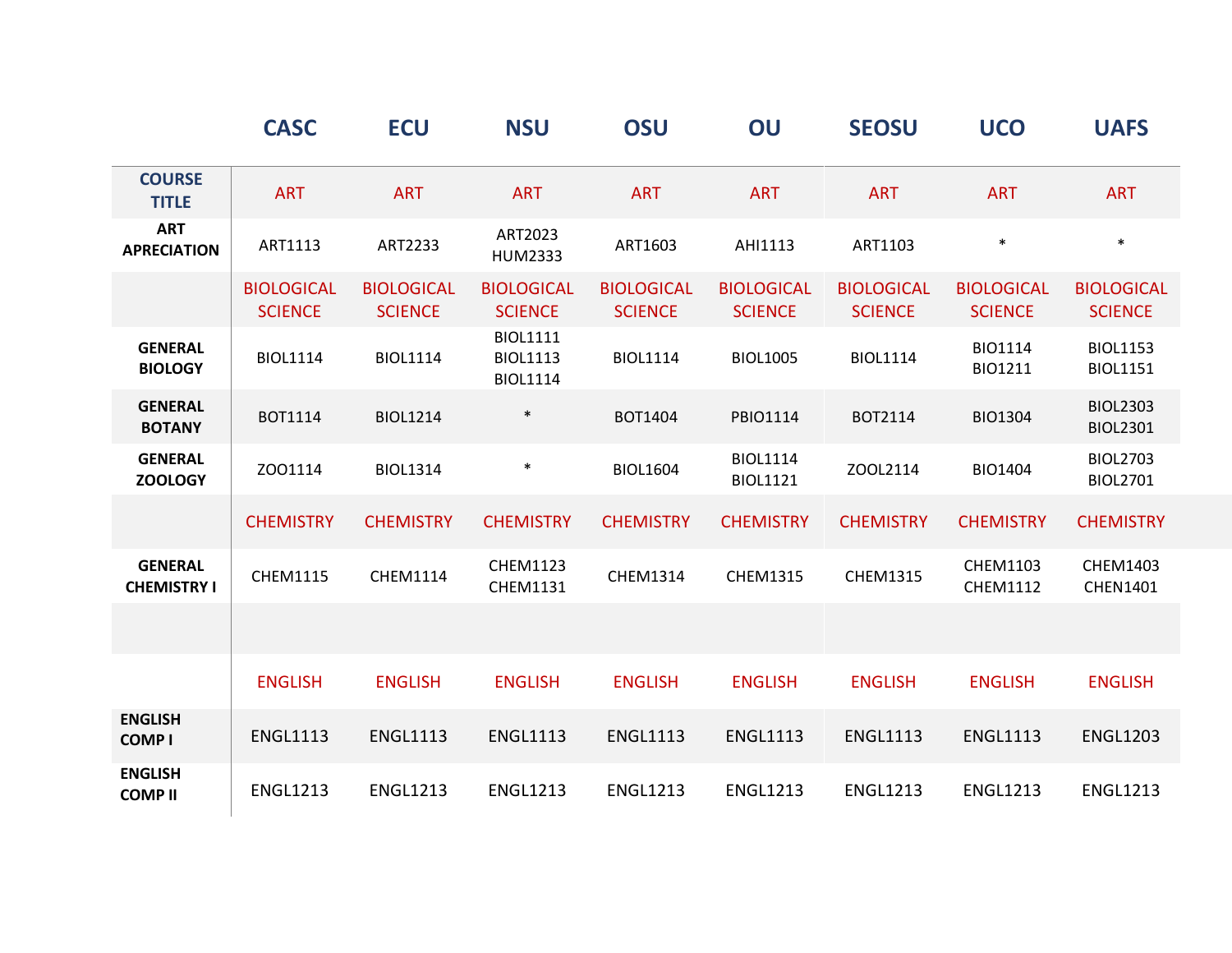|                                                           | <b>CASC</b>       | <b>ECU</b>        | <b>NSU</b>                 | OSU               | OU                | <b>SEOSU</b>      | <b>UCO</b>        | <b>UAFS</b>       |
|-----------------------------------------------------------|-------------------|-------------------|----------------------------|-------------------|-------------------|-------------------|-------------------|-------------------|
| <b>COURSE</b><br><b>TITLE</b>                             | <b>HISTORY</b>    | <b>HISTORY</b>    | <b>HISTORY</b>             | <b>HISTORY</b>    | <b>HISTORY</b>    | <b>HISTORY</b>    | <b>HISTORY</b>    | <b>HISTORY</b>    |
| <b>EARLY</b><br><b>WESTERN CIV</b>                        | <b>HIST1113</b>   | <b>HIST1113</b>   | <b>HIST1113</b>            | <b>HIST1613</b>   | $\ast$            | <b>HIST2713</b>   | <b>HIST1103</b>   |                   |
| <b>MODERN</b><br><b>WESTERN CIV</b>                       | <b>HIST1123</b>   | <b>HIST1123</b>   | <b>HIST1213</b>            | <b>HIST1623</b>   | $\ast$            | <b>HIST2723</b>   | $\ast$            | $\ast$            |
| <b>AMERICAN</b><br><b>HIST. TO 1877</b>                   | <b>HIST1483</b>   | <b>HIST2483</b>   | <b>HIST1483</b>            | <b>HIST1483</b>   | <b>HIST1483</b>   | <b>HIST1513</b>   | <b>HIST1483</b>   | <b>HIST2753</b>   |
| <b>AMERICAN</b><br><b>HIST. 1877 TO</b><br><b>PRESENT</b> | <b>HIST1493</b>   | <b>HIST2493</b>   | <b>HIST1493</b>            | <b>HIST1493</b>   | <b>HIST1493</b>   | <b>HIST1523</b>   | <b>HIST1493</b>   | <b>HIST2763</b>   |
| <b>OKLAHOMA</b><br><b>HISTORY</b>                         | HIST1063          | <b>HIST2213</b>   | AIS2523<br><b>HIST2523</b> | <b>HIST2323</b>   | <b>HIST3393</b>   | <b>HIST2523</b>   | <b>HIST3303</b>   | $\ast$            |
|                                                           | <b>HUMANITIES</b> | <b>HUMANITIES</b> | <b>HUMANITIES</b>          | <b>HUMANITIES</b> | <b>HUMANITIES</b> | <b>HUMANITIES</b> | <b>HUMANITIES</b> | <b>HUMANITIES</b> |
| <b>GENERAL</b><br><b>HUMANITIES I</b>                     | <b>HUM2113</b>    | HUM2113           | HUM2113                    | FLL2103           | $\ast$            | HUM2113           | HUM2113           | $\ast$            |
| <b>GENERAL</b><br><b>HUMANITIES II</b>                    | <b>HUM2223</b>    | <b>HUM2123</b>    | <b>HUM2223</b>             | <b>FLL2203</b>    | $\ast$            | <b>HUM2223</b>    | <b>HUM2223</b>    | $\ast$            |
| <b>MUSIC</b><br><b>APPRECIATION</b>                       | MUS1113           | <b>MUS2533</b>    | <b>MUS2543</b>             | <b>MUSI2573</b>   | <b>MUNM1113</b>   | <b>MUS1113</b>    | HUM2303           | $\ast$            |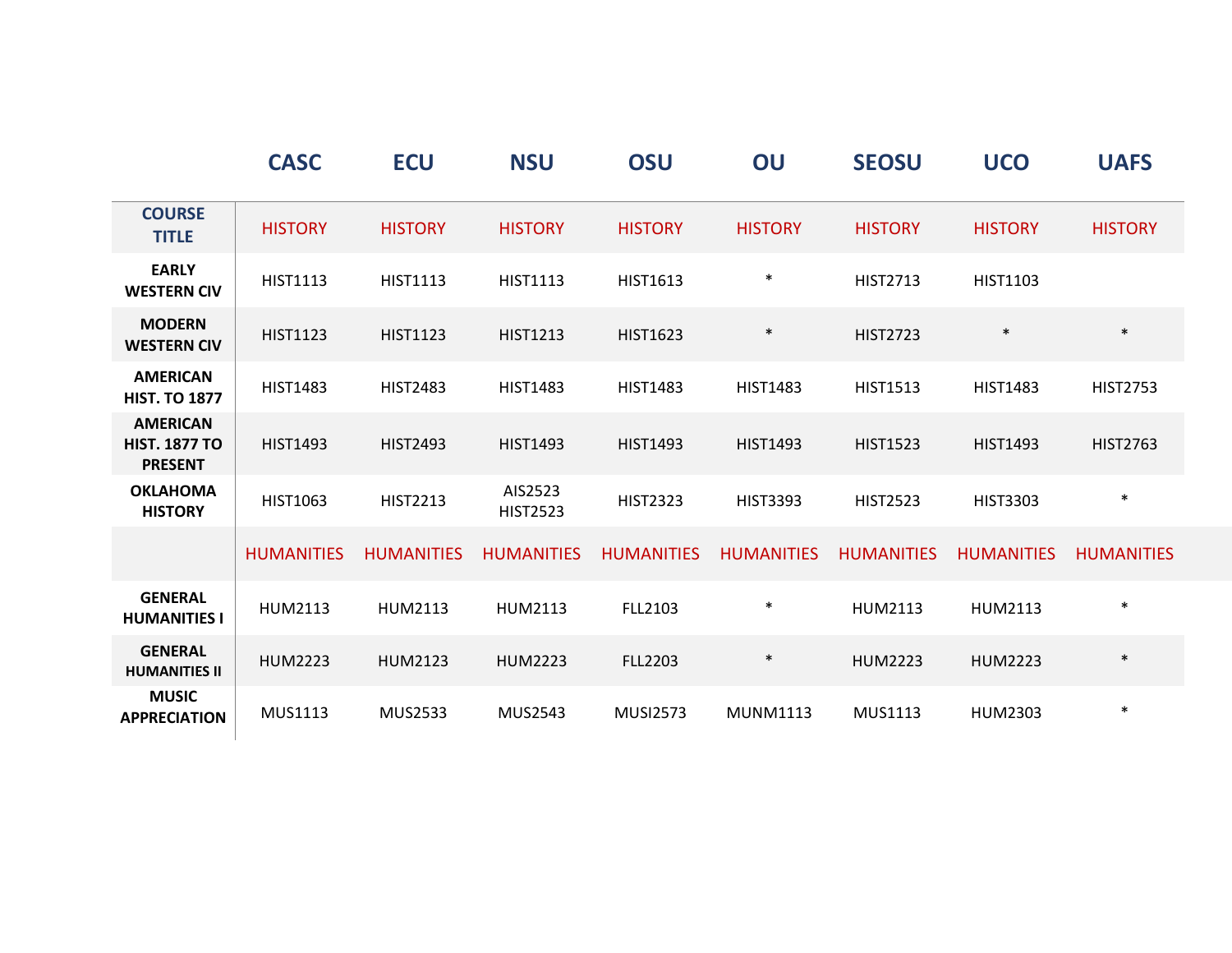|                                                           | <b>CASC</b>                          | <b>ECU</b>                           | <b>NSU</b>                           | <b>OSU</b>                           | OU                                   | <b>SEOSU</b>                         | <b>UCO</b>                           | <b>UAFS</b>                          |
|-----------------------------------------------------------|--------------------------------------|--------------------------------------|--------------------------------------|--------------------------------------|--------------------------------------|--------------------------------------|--------------------------------------|--------------------------------------|
| <b>COURSE TITLE</b>                                       | <b>INFORMATION</b><br><b>SYSTEMS</b> | <b>INFORMATION</b><br><b>SYSTEMS</b> | <b>INFORMATION</b><br><b>SYSTEMS</b> | <b>INFORMATION</b><br><b>SYSTEMS</b> | <b>INFORMATION</b><br><b>SYSTEMS</b> | <b>INFORMATION</b><br><b>SYSTEMS</b> | <b>INFORMATION</b><br><b>SYSTEMS</b> | <b>INFORMATION</b><br><b>SYSTEMS</b> |
| <b>COMPUTER</b><br><b>APPLICATIONS</b>                    | CS1103                               | $\ast$                               | CS1003<br>IS1003                     | OSU-OKC<br>CIS1503                   | $\ast$                               | <b>BIM1553</b><br>CIS1003            | $\ast$                               |                                      |
|                                                           | <b>MATHEMATICS</b>                   | <b>MATHEMATICS</b>                   | <b>MATHEMATICS</b>                   | <b>MATHEMATICS</b>                   | <b>MATHEMATICS</b>                   | <b>MATHEMATICS</b>                   | <b>MATHEMATICS</b>                   | <b>MATHEMATICS</b>                   |
| <b>GENERAL</b><br><b>EDUCATION</b><br>(SURVEYS)           | <b>MATH1413</b>                      | <b>MATH1413</b>                      | $\ast$                               | <b>MATH1493</b>                      | <b>MATH1473</b>                      | <b>MATH1303</b>                      | <b>MATH1113</b>                      | $\ast$                               |
| <b>COLLEGE</b><br><b>ALGEBRA</b>                          | <b>MATH1513</b>                      | <b>MATH1513</b>                      | <b>MATH1513</b>                      | <b>MATH1513</b>                      | <b>MATH1503</b>                      | <b>MATH1513</b>                      | <b>MATH1513</b>                      | <b>MATH1403</b>                      |
|                                                           | <b>PHILOSOPHY</b>                    | <b>PHILOSOPHY</b>                    | <b>PHILOSOPHY</b>                    | <b>PHILOSOPHY</b>                    | <b>PHILOSOPHY</b>                    | <b>PHILOSOPHY</b>                    | <b>PHILOSOPHY</b>                    | <b>PHILOSOPHY</b>                    |
| <b>INTRO TO</b><br><b>PHILOSOPHY</b>                      | <b>PHIL1113</b>                      | HUM2613                              | PHIL1013                             | <b>PHIL1113</b>                      | PHIL1013                             | <b>PHIL2113</b>                      | <b>PHIL1113</b>                      | $\ast$                               |
| <b>INTRO TO</b><br><b>ETHICS</b>                          | <b>PHIL2123</b>                      | $\ast$                               | $\ast$                               | <b>PHIL1213</b>                      | <b>PHIL1213</b>                      | <b>PHIL2223</b>                      | <b>PHIL1123</b>                      | $\ast$                               |
|                                                           | <b>PHYSICAL</b><br><b>SCIENCE</b>    | <b>PHYSICAL</b><br><b>SCIENCE</b>    | <b>PHYSICAL</b><br><b>SCIENCE</b>    | <b>PHYSICAL</b><br>science           | <b>PHYSICAL</b><br><b>SCIENCE</b>    | <b>PHYSICAL</b><br><b>SCIENCE</b>    | <b>PHYSICAL</b><br><b>SCIENCE</b>    | <b>PHYSICAL</b><br><b>SCIENCE</b>    |
| <b>GENERAL</b><br><b>PHYSICAL</b><br><b>SCIENCE (LAB)</b> | GPS1214                              | <b>PHSC1114</b>                      | $\ast$                               | $\ast$                               | $\ast$                               | <b>PSCI1114</b>                      | PHY1024                              | <b>PHSC2713</b><br>PHSC2711          |
| <b>EARTH SCIENCE</b>                                      | GEOL1014                             | GEOG1214                             | $\ast$                               | OSU-OKC<br>GEOL1114                  | $\ast$                               | <b>PSCI1214</b>                      | PHY3014                              | GEOL1253<br>GEOL1251                 |